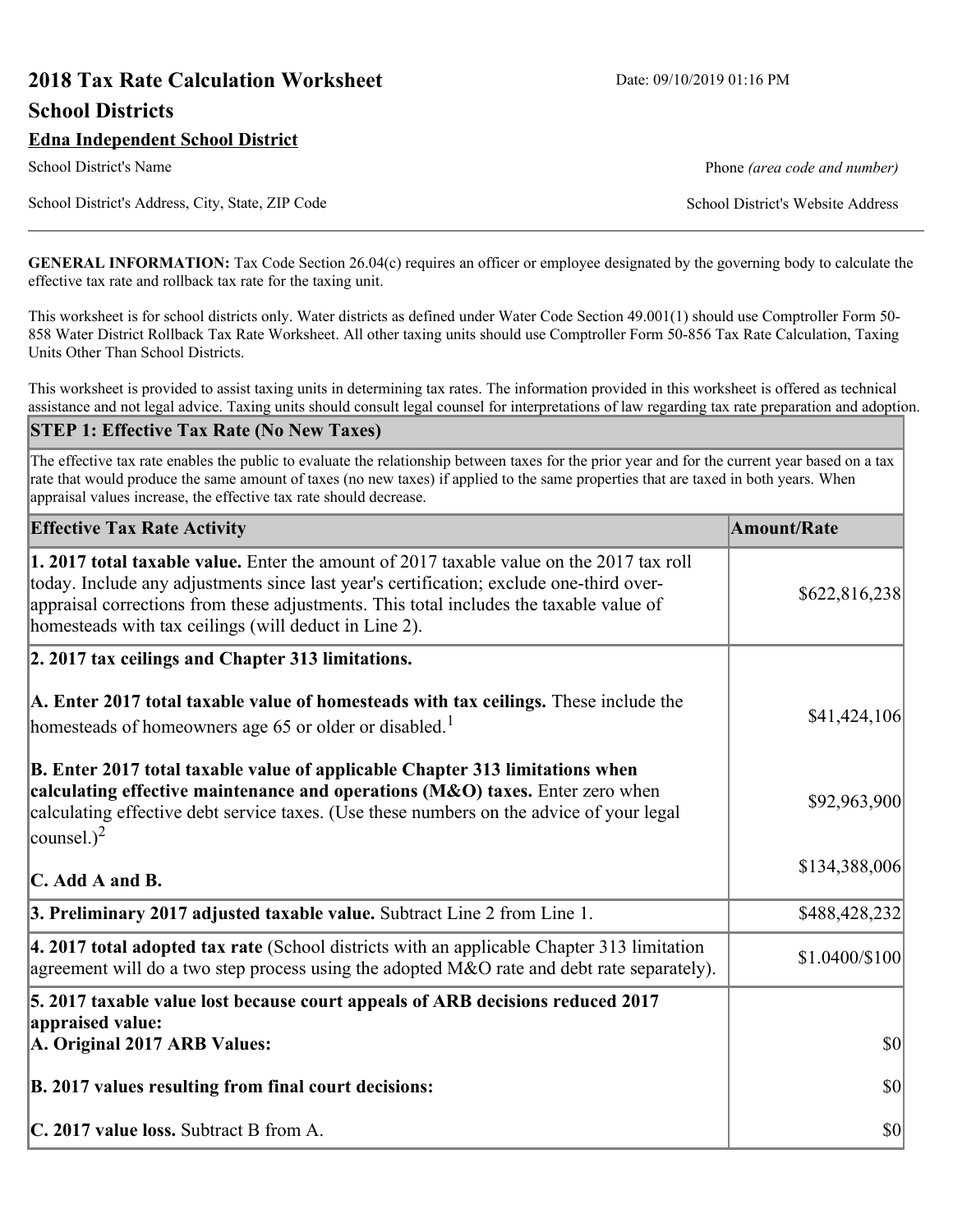| 6. 2017 taxable value, adjusted for court-ordered reductions. Add Line 3 and Line 5C.                                                                                                                                                                                                                                                                                                                                                                        | \$488,428,232 |
|--------------------------------------------------------------------------------------------------------------------------------------------------------------------------------------------------------------------------------------------------------------------------------------------------------------------------------------------------------------------------------------------------------------------------------------------------------------|---------------|
| 7. 2017 taxable value of property in territory the school deannexed after Jan. 1, 2017.<br>Enter the 2017 value of property in deannexed territory.                                                                                                                                                                                                                                                                                                          | \$0           |
| 8. 2017 taxable value lost because property first qualified for an exemption in 2018.<br>Note that lowering the amount or percentage of an existing exemption does not create a new<br>exemption or reduce taxable value. If the school district increased an original exemption, use<br>the difference between the original exempted amount and the increased exempted amount.<br>Do not include value lost due to freeport or goods-in-transit exemptions. |               |
| A. Absolute exemptions. Use 2017 market value:                                                                                                                                                                                                                                                                                                                                                                                                               | \$104,730     |
| <b>B. Partial exemptions.</b> 2018 exemption amount or 2018 percentage exemption times 2017<br>$\vert$ value:                                                                                                                                                                                                                                                                                                                                                | \$547,367     |
| C. Value loss. Add A and B.                                                                                                                                                                                                                                                                                                                                                                                                                                  | \$652,097     |
| 9. 2017 taxable value lost because property first qualified for agricultural appraisal (1-<br>d or 1-d-1), timber appraisal, recreational/scenic appraisal or public access airport<br>special appraisal in 2018. Use only properties that qualified in 2018 for the first time; do<br>not use properties that qualified in 2017.                                                                                                                            |               |
| A. 2017 market value:                                                                                                                                                                                                                                                                                                                                                                                                                                        | $ 10\rangle$  |
| B. 2018 productivity or special appraised value:                                                                                                                                                                                                                                                                                                                                                                                                             | \$0           |
| C. Value loss. Subtract B from A.                                                                                                                                                                                                                                                                                                                                                                                                                            | \$0           |
| 10. Total adjustments for lost value. Add Lines 7, 8C and 9C.                                                                                                                                                                                                                                                                                                                                                                                                | \$652,097     |
| 11. 2017 adjusted taxable value. Subtract Line 10 from Line 6.                                                                                                                                                                                                                                                                                                                                                                                               | \$487,776,135 |
| <b>12. Adjusted 2017 taxes.</b> Multiply Line 4 by Line 11 and divide by \$100.                                                                                                                                                                                                                                                                                                                                                                              | \$5,072,871   |
| [13. Taxes refunded for years preceding tax year 2017. Enter the amount of taxes refunded]<br>by the district for tax years preceding tax year 2017. Types of refunds include court<br>decisions, corrections and payment errors. Do not include refunds for tax year 2017. This<br>line applies only to tax years preceding tax year 2017.                                                                                                                  | \$18,034      |
| 14. Adjusted 2017 taxes with refunds. Add Lines 12 and 13.                                                                                                                                                                                                                                                                                                                                                                                                   | \$5,090,905   |
| <b>15. Total 2018 taxable value on the 2018 certified appraisal roll today.</b> This value<br>includes only certified values and includes the total taxable value of homesteads with tax<br>ceilings (will deduct in Line 17). These homesteads include homeowners age 65 or older or<br>disabled.                                                                                                                                                           |               |
| A. Certified values only: <sup>3</sup>                                                                                                                                                                                                                                                                                                                                                                                                                       | \$608,158,079 |
| <b>B. Pollution control and energy storage exemption:</b> Deduct the value of property<br>exempted for the current tax year for the first time as pollution control or energy storage<br>system property:                                                                                                                                                                                                                                                    | $S-0$         |
| <b>C. Total value.</b> Subtract B from A.                                                                                                                                                                                                                                                                                                                                                                                                                    | \$608,158,079 |
|                                                                                                                                                                                                                                                                                                                                                                                                                                                              |               |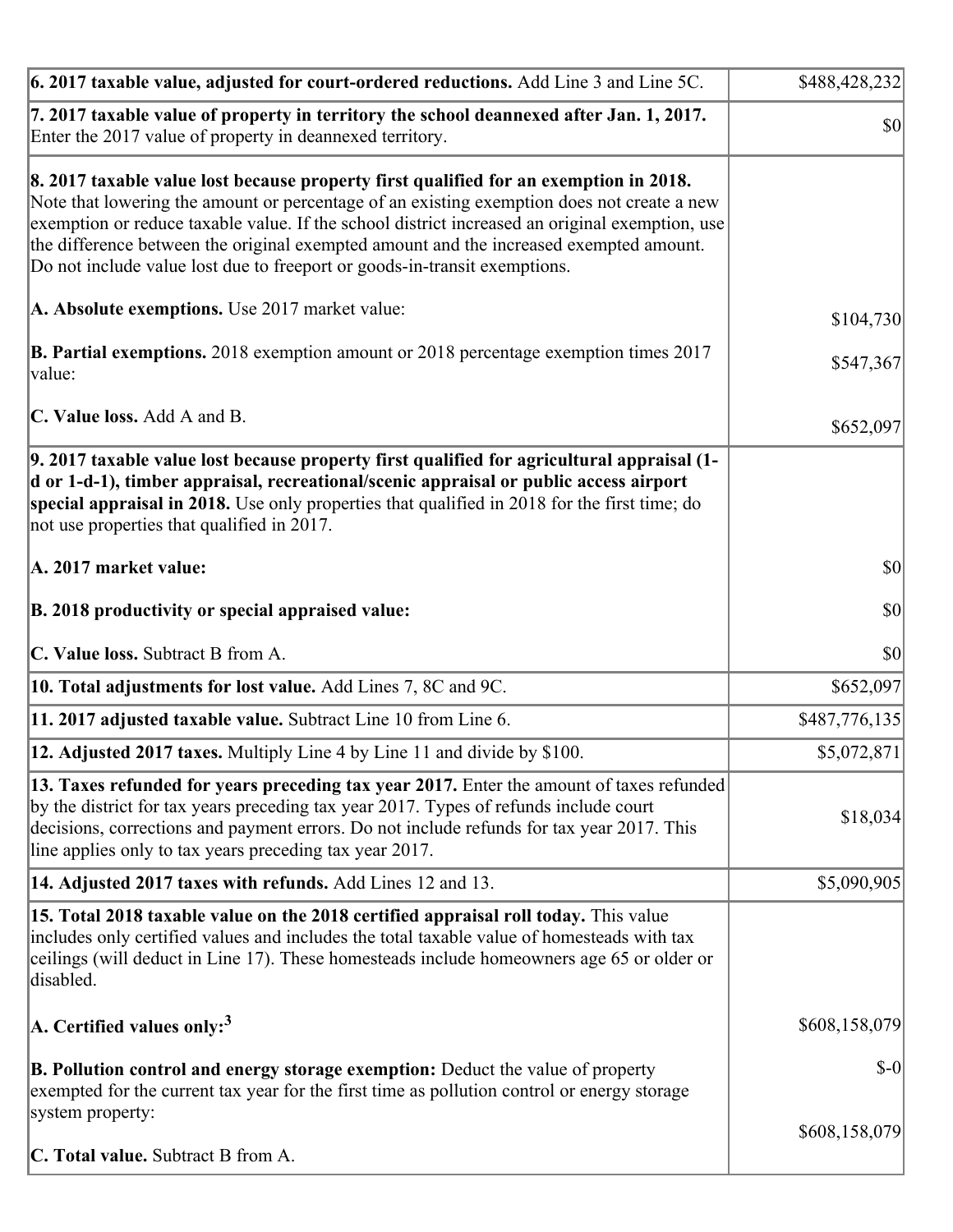| 16. Total value of properties under protest or not included on certified appraisal roll.                                                                                                                                                                                                                                                                                                                                                                                                                                                                                                                                                                                                                  |                 |
|-----------------------------------------------------------------------------------------------------------------------------------------------------------------------------------------------------------------------------------------------------------------------------------------------------------------------------------------------------------------------------------------------------------------------------------------------------------------------------------------------------------------------------------------------------------------------------------------------------------------------------------------------------------------------------------------------------------|-----------------|
| A. 2018 taxable value of properties under protest. The chief appraiser certifies a list of<br>properties still under ARB protest. The list shows the appraisal district's value and the<br>taxpayer's claimed value, if any, or an estimate of the value if the taxpayer wins. For each of<br>the properties under protest, use the lowest of these values. Enter the total value.                                                                                                                                                                                                                                                                                                                        | <b>\$0</b>      |
| B. 2018 value of properties not under protest or included on certified appraisal roll.<br>The chief appraiser gives school districts a list of those taxable properties that the chief<br>appraiser knows about, but are not included in the appraisal roll certification. These<br>properties are not on the list of properties that are still under protest. On this list of<br>properties, the chief appraiser includes the market value, appraised value and exemptions for<br>the preceding year and a reasonable estimate of the market value, appraised value and<br>exemptions for the current year. Use the lower market, appraised or taxable value (as<br>appropriate). Enter the total value. | $ 10\rangle$    |
| C. Total value under protest or not certified: Add A and B.                                                                                                                                                                                                                                                                                                                                                                                                                                                                                                                                                                                                                                               | <b>\$0</b>      |
| 17. 2018 tax ceilings and Chapter 313 limitations.<br>A. Enter 2018 total taxable value of homesteads with tax ceilings. These include the<br>homesteads of homeowners age 65 or older or disabled. <sup>4</sup>                                                                                                                                                                                                                                                                                                                                                                                                                                                                                          | \$46,910,841    |
| B. Enter 2018 total taxable value of applicable Chapter 313 limitations when<br>calculating effective M&O taxes. Enter zero when calculating effective debt service taxes.<br>(Use these numbers on the advice of your legal counsel.) <sup>5</sup>                                                                                                                                                                                                                                                                                                                                                                                                                                                       | \$71,330,100    |
| C. Add A and B.                                                                                                                                                                                                                                                                                                                                                                                                                                                                                                                                                                                                                                                                                           | \$118,240,941   |
| 18. 2018 total taxable value. Add Lines 15C and 16C. Subtract Line 17C.                                                                                                                                                                                                                                                                                                                                                                                                                                                                                                                                                                                                                                   | \$489,917,138   |
| 19. Total 2018 taxable value of properties in territory annexed after Jan. 1, 2017.<br>Include both real and personal property. Enter the 2018 value of property in territory<br>annexed by the school district.                                                                                                                                                                                                                                                                                                                                                                                                                                                                                          | \$0             |
| 20. Total 2018 taxable value of new improvements and new personal property located<br>in new improvements. New means the item was not on the appraisal roll in 2017. New<br>additions to existing improvements may be included if the appraised value can be<br>determined. New personal property in a new improvement must have been brought into the<br>school district after Jan. 1, 2017, and be located in a new improvement.                                                                                                                                                                                                                                                                        | \$5,549,679     |
| 21. Total adjustments to the 2018 taxable value. Add Lines 19 and 20.                                                                                                                                                                                                                                                                                                                                                                                                                                                                                                                                                                                                                                     | \$5,549,679     |
| 22. 2018 adjusted taxable value. Subtract Line 21 from Line 18.                                                                                                                                                                                                                                                                                                                                                                                                                                                                                                                                                                                                                                           | \$484,367,459   |
| <b>23. 2018 effective tax rate.</b> Divide Line 14 by Line 22 and multiply by \$100.                                                                                                                                                                                                                                                                                                                                                                                                                                                                                                                                                                                                                      | $$1.0510/\$100$ |
| 24. 2018 effective tax rate for ISDs with Chapter 313 Limitations. Add together the<br>effective tax rates for M&O and debt service for those school districts that participate in an<br>applicable Chapter 313 limitations agreement.                                                                                                                                                                                                                                                                                                                                                                                                                                                                    | \$1.3050/\$100  |

 $2$ Tex. Tax Code Section 26.012(6)

<sup>&</sup>lt;sup>3</sup>Tex. Tax Code Section 26.012(6)

 ${}^{4}$ Tex. Tax Code Section 26.012(6)(A)(i)

 $5$ Tex. Tax Code Section 26.012(6)(A)(ii)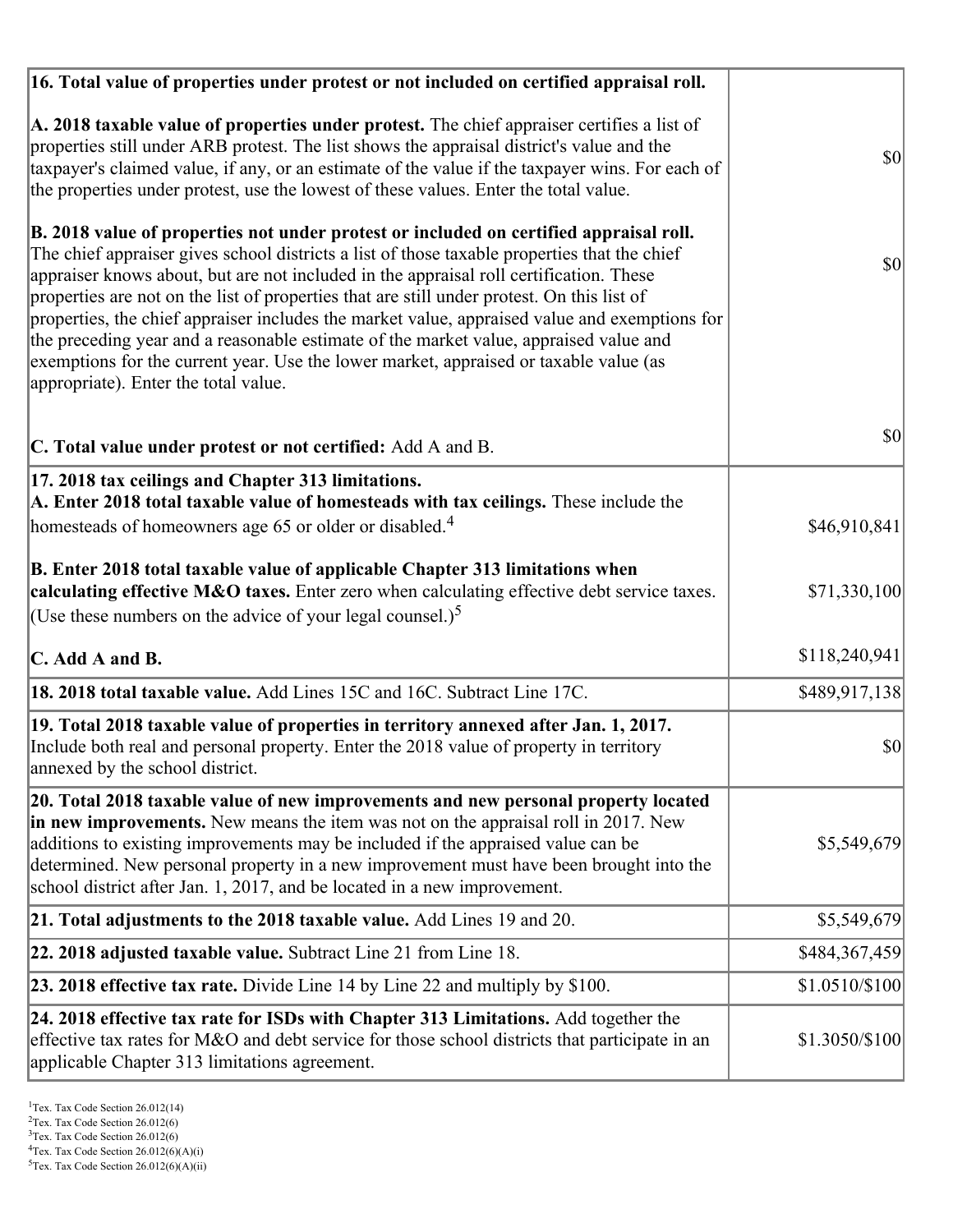# **STEP 2: Rollback Tax Rate**

Most school districts calculate a rollback tax rate that is split into two separate rates:

- 1. **Maintenance and Operations (M&O):** School districts must use the lesser amount of the following methods to calculate the M&O rate:
	- Four cents (\$0.04) PLUS current year's compression rate multiplied by \$1.50 (usually \$1) PLUS any additional cents approved by voters at a 2006 or subsequent rollback election; OR
	- Current year's compression rate multiplied by six cents (usually four cents) PLUS effective M&O rate which includes school formula funding calculations.<sup>6</sup>
- 2. **Debt:** The debt tax rate includes the debt service necessary to pay the school district's debt payments in the coming year. This rate accounts for principal and interest on bonds and other debt secured by property tax revenue.

In most cases the rollback tax rate exceeds the effective tax rate, but occasionally decreases in a school district's debt service will cause the effective tax rate to be higher than the rollback tax rate.

| <b>Rollback Tax Rate Activity</b>                                                                                                                                                                                                                                                                                                                                        | <b>Amount/Rate</b> |
|--------------------------------------------------------------------------------------------------------------------------------------------------------------------------------------------------------------------------------------------------------------------------------------------------------------------------------------------------------------------------|--------------------|
| 25. Maintenance and operations (M&O) tax rate. Enter \$1.50 OR the 2005 adopted<br>M&O rate if voters approved a rate higher than \$1.50.                                                                                                                                                                                                                                | \$1.5000/\$100     |
| $26.$ Multiply line 25 times $0.6667$                                                                                                                                                                                                                                                                                                                                    | \$1.0000/\$100     |
| 27. 2018 rollback $M&O$ rate. Use the lesser of the M&O rate as calculated in Tax Code<br>Section $26.08(n)(2)(A)$ and (B).                                                                                                                                                                                                                                              | $$0.0400/\$100$    |
| 28. Total 2018 debt to be paid with property tax revenue.<br>Debt means the interest and principal that will be paid on debts that:<br>$(1)$ Are paid by property taxes,<br>$(2)$ Are secured by property taxes,<br>$(3)$ Are scheduled for payment over a period longer than one year, and<br>$(4)$ Are not classified in the school district's budget as M&O expenses. |                    |
| A. Debt includes contractual payments to other school districts that have incurred debt on<br>behalf of this school district, if those debts meet the four conditions above. Include only<br>amounts that will be paid from property tax revenue. Do not include appraisal district budget<br>payments. Enter debt amount:                                               | $ 10\rangle$       |
| B. Subtract unencumbered fund amount used to reduce total debt.                                                                                                                                                                                                                                                                                                          | $ 10\rangle$       |
| C. Subtract state aid received for paying principal and interest on debt for facilities through<br>the existing debt allotment program and/or instructional facilities allotment program.                                                                                                                                                                                | $ 10\rangle$       |
| D. Adjust debt: Subtract B and C from A.                                                                                                                                                                                                                                                                                                                                 | $ 10\rangle$       |
| 29. Certified 2017 excess debt collections. Enter the amount certified by the collector.                                                                                                                                                                                                                                                                                 | $ 10\rangle$       |
| 30. Adjusted 2018 debt. Subtract line 29 from line 28D.                                                                                                                                                                                                                                                                                                                  | \$0                |
| 31. Certified 2018 anticipated collection rate. Enter the rate certified by the collector. If<br>the rate is 100 percent or greater, enter 100 percent.                                                                                                                                                                                                                  | 0%                 |
| 32. 2018 debt adjusted for collections. Divide line 30 by line 31.                                                                                                                                                                                                                                                                                                       | $ 10\rangle$       |
| 33. 2018 total taxable value. Enter amount on line 18.                                                                                                                                                                                                                                                                                                                   | \$489,917,138      |
| 34. 2018 debt tax rate. Divide line 32 by line 33 and multiply by \$100.                                                                                                                                                                                                                                                                                                 | \$0/\$100          |
| 35. 2018 rollback tax rate. Adds lines 27 and 34.                                                                                                                                                                                                                                                                                                                        | \$0.0400/\$100     |